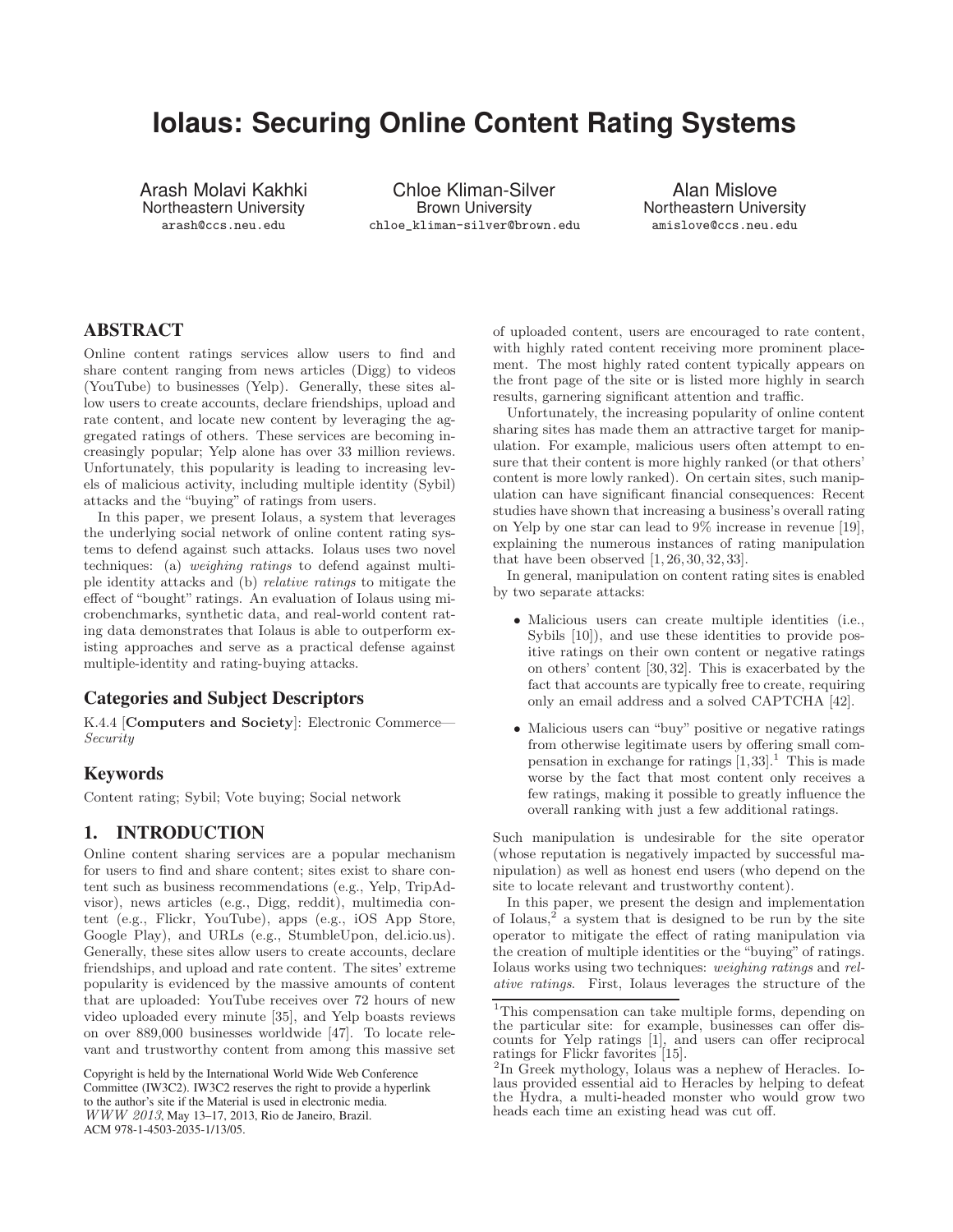social network to bound the influence over the overall rating that malicious users can achieve via the creation of multiple identities. Iolaus assigns personalized weights to each rating, and selects the weights using a multi-commodity max flow formulation. Doing so ensures that the total weight of a single (human) user's ratings is bounded, regardless of the number of identities she creates.

Second, Iolaus uses the fact that most users provide few ratings to reduce the effectiveness of "buying" ratings. Instead of using a single rating directly as a raw score (e.g., content C gets  $\star \star \star$ ), Iolaus transforms the user's rating to a ranking relative to all of the user's other ratings (e.g.,  $C$  is in the top 10% of content). Since most legitimate users provide few ratings, "buying" ratings from random users provides significantly less benefits in Iolaus than it does today.

We demonstrate the effectiveness of Iolaus using three techniques. First, using microbenchmarks, we show that Iolaus has sufficiently low CPU and memory overhead to allow it to be practically deployed to the content sharing sites of today. Second, using synthetically generated simulation data and social network data from YouTube, we demonstrate that Iolaus performs as expected, strictly bounding the influence of malicious users and reducing their ability to "buy" ratings from random legitimate users. Third, we collect a complete dataset of businesses in two cities from Yelp, covering roughly 2m ratings on over 39k businesses provided by 1.5m users. We validate that Iolaus does not adversely affect the rankings for honest users in absence of malicious behavior, and is able to defend against multiple identity and purchased-rating attacks when applied to Yelp.

# 2. RELATED WORK

We now briefly cover related work, encompassing Sybil attack prevention and fake rating detection.

## 2.1 Blocking Sybils

Due to the attractive attack vector that free accounts provide, there is significant research interest in mitigating Sybil attacks. Traditional defenses against Sybil attacks rely on either trusted central authorities or tying identities to resources that are hard to obtain, such as social security numbers [5], mobile phones [24], or crypto-puzzles [2, 4, 6].

Recently, researchers have explored analyzing the structure of social networks as a mechanism for locating Sybil identities [9, 20, 29, 37, 44, 45] (a more extensive background is provided in [39]; we review the details relevant to Iolaus here). Unfortunately, there are two drawbacks to using existing Sybil defense schemes in content rating sites. First, existing schemes make the assumption that the honest region of the social network is densely connected with few internal small cuts [41] (formally, that the honest region is fast-mixing [25]). Recent work [18, 21] has cast doubt on this assumption, suggesting that existing Sybil detection schemes may end up accepting many Sybils or preventing honest users from interacting with each other [41]. Second, most pieces of content have few ratings; allowing even a small number of fake identities into the system can allow an attacker to "control" the rating for many items (for reference, SybilLimit [44] accepts  $O(\log n)$  Sybils per attack edge).

## 2.2 Tolerating Sybils

Instead of trying to explicitly label identities as Sybil or non-Sybil, other approaches have focused on mitigating Sybil attacks in content rating services. Such systems are known as Sybil tolerant systems [39]. For example, DSybil [46] finds trusted users in the network (referred to as guides), and has provable optimality guarantees. However, DSybil can only provide recommendations for users who have submitted a sufficient number of ratings, which is often a small fraction of the population in practice. For example, in our Yelp data (fully described in Section 7), only 15% of users have provided more than 5 reviews. Also, DSybil is designed for rating systems where objects can only be either good or bad; Iolaus targets content rating systems that allow users to provide more fine-grained ratings.

SumUp [38] is another Sybil tolerant system that inspired our design. SumUp uses tokens passed over the social network in order to determine whether users' votes will be counted. While SumUp is conceptually similar to Iolaus, SumUp unfortunately has three weaknesses that Iolaus addresses: First, SumUp assumes that the region of the social network surrounding the user requesting the vote (called the envelope) is free of malicious users; if a malicious user is nearby, they receive many tokens and can issue many votes. Second, outside of the envelope, SumUp allows manipulation by malicious users: Honest users with multiple links are only allowed to place a single vote, while malicious users who divide their attack links across multiple accounts can potentially place multiple votes. Third, SumUp was not designed to address the "buying" of ratings from otherwise honest users. We demonstrate in Section 7 that Iolaus addresses these drawbacks and outperforms SumUp on realworld data.

# 2.3 Detecting fake ratings

Additionally, significant research has explored using datamining techniques to detect and characterize rating manipulation. Systems have been built that use a variety of different inputs, including linguistic characteristics [27], user behavior [16,17,23], sets of recommended items [7], and common sets of user-reviewer pairs [43]. While these techniques can detect certain rating manipulation today, they rely on particular characteristics of malicious behavior. Regardless, such techniques could be used in combination with Iolaus.

# 3. IOLAUS DESIGN

We expect Iolaus to be deployed by the operator of a content rating site, such as Yelp or Flickr; we shall refer to this entity as the operator. Iolaus is designed to replace the existing content rating aggregation logic that the operator uses (i.e., instead of taking the average or performing review filtering [49], the operator would instead query Iolaus).

We assume that the operator collects ratings by a set of user accounts (referred to as identities) on a set of content objects; a user providing a rating on a given piece of content is referred to as a rater. We assume that non-malicious users provide honest ratings, with the exception of a small fraction of "bought" ratings.

We assume that the operator also provides the ability for users to declare "friends" and that friendship requires the approval of both parties; many content rating services (e.g., Yelp, Flickr, YouTube) already have such a social network. Similar to prior work [9, 37, 44, 45], we assume that links to a non-malicious user take effort to form and maintain. In other words, a malicious user cannot obtain an arbitrary number of links to non-malicious users. Note that we make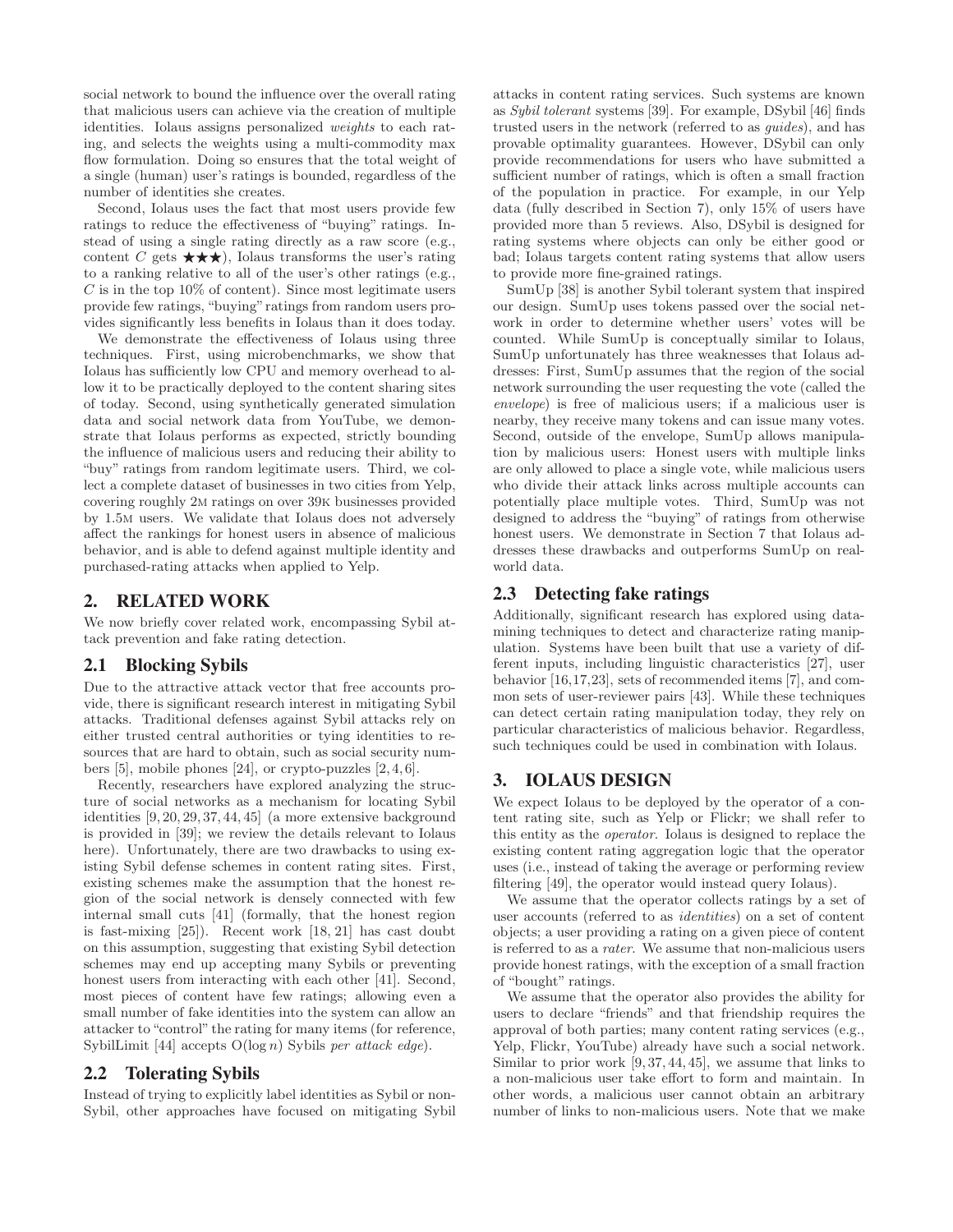no assumptions about the difficulty of obtaining identities (a single person may have many identities), or the structure or links between the malicious identities. As a result, each (human) user has a cut in the network between identities that she owns and identities owned by other (human) users; while she can create identities and links on her side of the cut, she cannot unilaterally increase the size of her cut.

## 3.1 Input to Iolaus

We assume that the operator provides input to Iolaus:

- Social network Iolaus takes as input the list of social links between the identities. We assume this is represented as an undirected graph  $G = (V, E)$ , and that this graph is connected.
- Ratings Iolaus also takes as input the set of user ratings, represented by (identity, content, rating) tuples. identity represents the user identity, content represents the content being rated, and rating represents the identity's rating.

# 3.2 System overview

The goal of Iolaus is to aggregate the ratings placed on content while ensuring that malicious users gain little additional influence by creating multiple identities or "buying" ratings. We make three observations that motivate Iolaus's design:

- 1. Personalized aggregation Most existing content rating aggregate schemes provide a single, global, aggregated rating for each piece of content (e.g., a business is  $\star \star \star$  on Yelp). We take an alternate approach, allowing a personalized aggregated rating for each identity. Such an approach naturally captures legitimate differences of opinion (content ratings are, after all, opinions), and certain sites already provide personalized content ratings (e.g., Digg [36], Netflix [3]). We refer to the identity for whom we are calculating the aggregate rating as the collector.
- 2. Weighing ratings Existing approaches generally make a binary choice to either accept or reject each identity's rating when aggregating (e.g., Yelp's distinction between filtered and unfiltered reviews, SumUp's allowing or denying of votes). Instead, we weigh each identity's rating, and allow different identities to have different weights.
- 3. Relative ratings Finally, existing approaches view ratings as absolute (e.g., content C gets  $\star \star \star$ ). Given that most identities rate few objects, this approach does not consider the amount of information each rater has provided (e.g., an identity who has only rated a single piece of content "counts" the same as an identity who has rated hundreds). In Iolaus, we transform raw ratings into relative ratings before aggregation.

In the following two sections, we describe how Iolaus chooses to weigh and interpret ratings, enabling it to defend against Sybil attacks and the "buying" of ratings.

# 4. MITIGATING SYBIL ATTACKS

Iolaus defends against multiple identity (Sybil) attacks through the weighing of ratings. Consider the set of raters  $R \subseteq V$  on a single content object. Instead of taking the



Figure 1: (a) A social graph, (b) malicious user A conducts a Sybil attack by splitting her identity, (c) malicious user A conducts a Sybil attack by creating a Sybil cluster.

average of all ratings to be the aggregate rating, Iolaus uses a weighting function  $w(r) \rightarrow (0, \infty)$  that assigns a positive weight to every rater  $r \in R$ . The aggregated rating is then simply the weighted average of these ratings

$$
\frac{\sum_{r \in R} w(r) \cdot v_r}{\sum_{r \in R} w(r)}
$$

where  $v_r$  is the rating of rater r. For existing systems which weigh all ratings equally,  $w(r) = 1$  for all r.

The key challenge, then, is to select a weighting function that limits the ability for malicious users to gain additional aggregate weight through Sybil attacks (where a user's aggregate weight is the total weight of the subset of her identities in  $R$ ). We also desire to select a *non-trivial* weighting function, which we define as a weighting function that assigns a non-zero weight to all identities.<sup>3</sup>

Below, we first formally define a Sybil attack in Iolaus's context, before detailing the properties we would like a weighting function to have. Finally, we describe the weighting function in Iolaus.

## 4.1 Sybil attack

Formally, suppose that a malicious user controls a set of identities  $I \subset V$ . Consistent with prior work [45], we label the cut  $(I, V \setminus I)$  as the *attack cut* (and the links along the cut as attack links), as these links signify links between the malicious user and identities controlled by other users. By our assumptions in Section 3, the number of attack links is bounded, but the number of identities in  $I$  and the number of links between these identities are unbounded.

As a result, a malicious user is able to perform three actions as part of a Sybil attack, depicted in Figure 1:

- 1. Create additional identities A malicious user is allowed to create any number of identities.
- 2. Create links between owned identities A malicious user is allowed to create links arbitrarily between identities she controls.

<sup>3</sup>A non-trivial weighting function is desired as we never actually know if a given rating was placed by a malicious or non-malicious identity; allowing a weighting function to give large numbers of identities 0 weight may discard most of the useful ratings.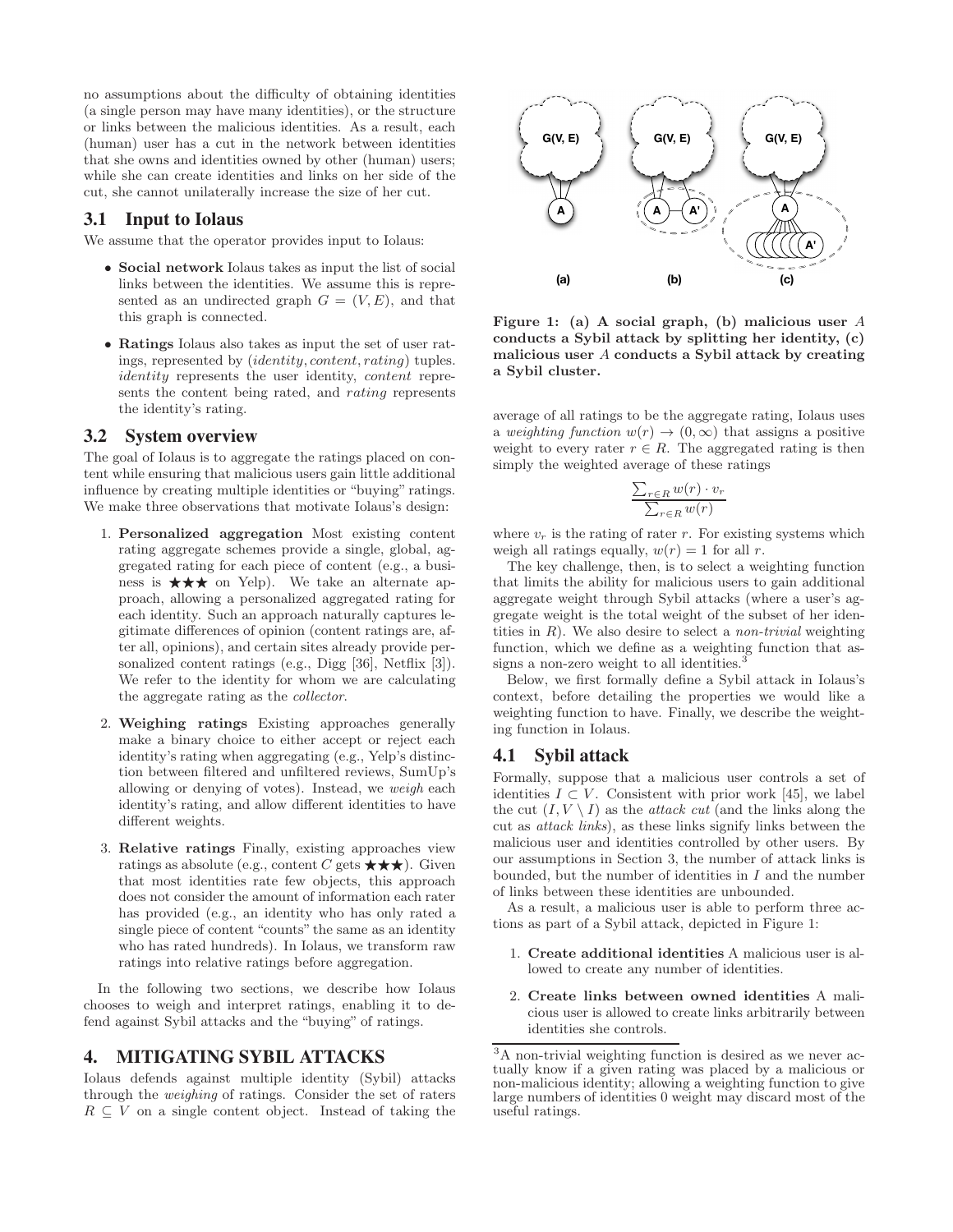

Figure 2: (a) a simple social graph consisting of three nodes a VC and two raters; V1 and V2, (b) same graph, but a new rater, V3, is added to the network, (c) same graph, but now V1 decides to split her identity by creating a new node, V3.

3. "Split" identities on attack links A malicious user is allowed to assign her end of her attack links to any of the identities she possesses. For example, if the malicious user possesses malicious identities  $A_1 \dots A_n$ , and she has two attack links to non-controlled identities B and  $C$ , she can assign any of her  $A_i$  identities to be her endpoint of the attack links.

## 4.2 Sybil-proof

Ideally, we would like to select a weighting function that is Sybil-proof, meaning the weighting function ensures that a malicious user can gain no additional aggregate weight by conducting a Sybil attack. Formally, assume we have social networks  $G$  and  $G'$ , where  $G'$  is the same as  $G$  except that malicious user A has conducted any number of Sybil attack actions (described in Section 4.1). For example, G and G" may be the graphs shown in Figure 1 (a) and Figure 1 (b) or (c). A Sybil-proof rating system would ensure that the aggregate weight assigned to raters that A controls is the same in both  $G$  and  $G'$ .

Unfortunately, Sybil-proof weighting functions on realworld networks are forced to be trivial, meaning they assign a weight of 0 to all raters that have multiple distinct paths to the collector (which, in practice, is almost all raters). To see why, consider the example shown in Figure 2 (b), where  $VC$ is the collector and  $V1$ ,  $V2$ , and  $V3$  are the raters. Consider rater  $V3$ , who has two distinct paths to  $VC$ .  $V3$  could be (a) a legitimate, non-malicious identity, (b) part of a Sybil attack by rater  $V1$ , who splits her identity when linking to  $V2$  as shown in Figure 2 (c), or (c) part of a Sybil attack by rater  $V2$ , who splits her identity when linking to  $V1$ . In either of the latter cases, each of  $V1$  and  $V2$  should get the same (aggregate) weight as in the network shown in Figure 2 (a). Thus, any weighting function that is Sybil-proof must assign  $V3$  a weight of 0.

As a result, requiring a weighting function to be Sybilproof precludes non-trivial weighting functions in practice. Instead, we must relax our requirements.

## 4.3 Sybil-bounded

We relax the requirement of our weighting function from being Sybil-proof to being Sybil-bounded. A Sybil-bounded weighting function is one where, given a social network G and malicious user A, there exists a bound  $B_A > 0$  such that

under any Sybil attack by A, the aggregate weight received by A's raters is always less than  $B_A$ . In other words, a malicious user may be able to get some additional weight through Sybil attacks, but there exists a bound on the total weight the malicious user will be able to receive, regardless of the number of identities A creates.

Compared to a Sybil-proof weighting function, a Sybilbounded weighting function is strictly weaker (as malicious users can gain additional weight via Sybil attacks). However, we demonstrate below that (a) we can construct Sybilbounded weighting functions that are non-trivial, and (b) we can select a weighting function that has tight bounds (leaving little additional weight to be gained via Sybil attacks).

## 4.4 Using max flow

Our goal now is to ensure that the weighting function is Sybil-bounded (i.e., that aggregate weight of the identities that the malicious user controls is bounded, regardless of how the malicious user conducts a Sybil attack). To do so, Iolaus expresses the problem of assigning weights as a multi-commodity max flow  $[11]$  problem,<sup>4</sup> viewing the social network as a graph with all links having unit capacity, and with the raters each sourcing a different flow, and with the collector serving as all flows' sink. We take the amount of flow that each rater is able to source as that rater's weight.

We choose multi-commodity max flow as it naturally has the Sybil-bounded property that we desire [34]. To see why, recall that the maximum flow between any two sets of nodes is defined by the minimum cut in the graph between the source and sink [13]. The attack links represent such a cut,<sup>5</sup> implying that the total flow—and therefore total weight—of the attacker is bounded, since the size of the attack cut is bounded by our assumptions in Section 3. Thus, regardless of how the malicious user conducts a Sybil attack, the aggregate weight of the attacker's ratings is bounded.

Moreover, using multi-commodity max flow also ensures that multiple malicious users gain no benefit from collusion. To see how, suppose that there are two malicious users. Without collusion, the two are each bounded by their respective set of attack links; should they collude, they are bounded by the union of their attack links.<sup>6</sup>

## 4.5 Ensuring tight bounds

Ensuring the presence of bounds limits the potential impact of a Sybil attack, but to be useful in practice, we would like to ensure the bounds are tight. Formally, we would like to minimize the difference between the assigned weights and the bound; doing so ensures that the malicious users can gain the least amount of weight by creating additional identities.

Ideally, we would like to solve the multi-commodity max flow problem using a linear solver such as CPLEX [8] or GLPK [14]. Unfortunately, expressing the problem solely as a linear maximization problem does not provide any guarantees about the tightness of the bounds to the assigned weights: to the linear solver, *any* solution which maximizes

<sup>&</sup>lt;sup>4</sup>In brief, multi-commodity max flow maximizes the total aggregate flow between multiple source/sink pairs, with flows competing with each other for links' capacity.

<sup>&</sup>lt;sup>5</sup>Of course, there may be additional, smaller, cuts between the attacker's identities and the sink.

<sup>&</sup>lt;sup>6</sup>In fact, collusion may result in a lower aggregate bound, as the two users may have attack links to each other that become internal once they collude.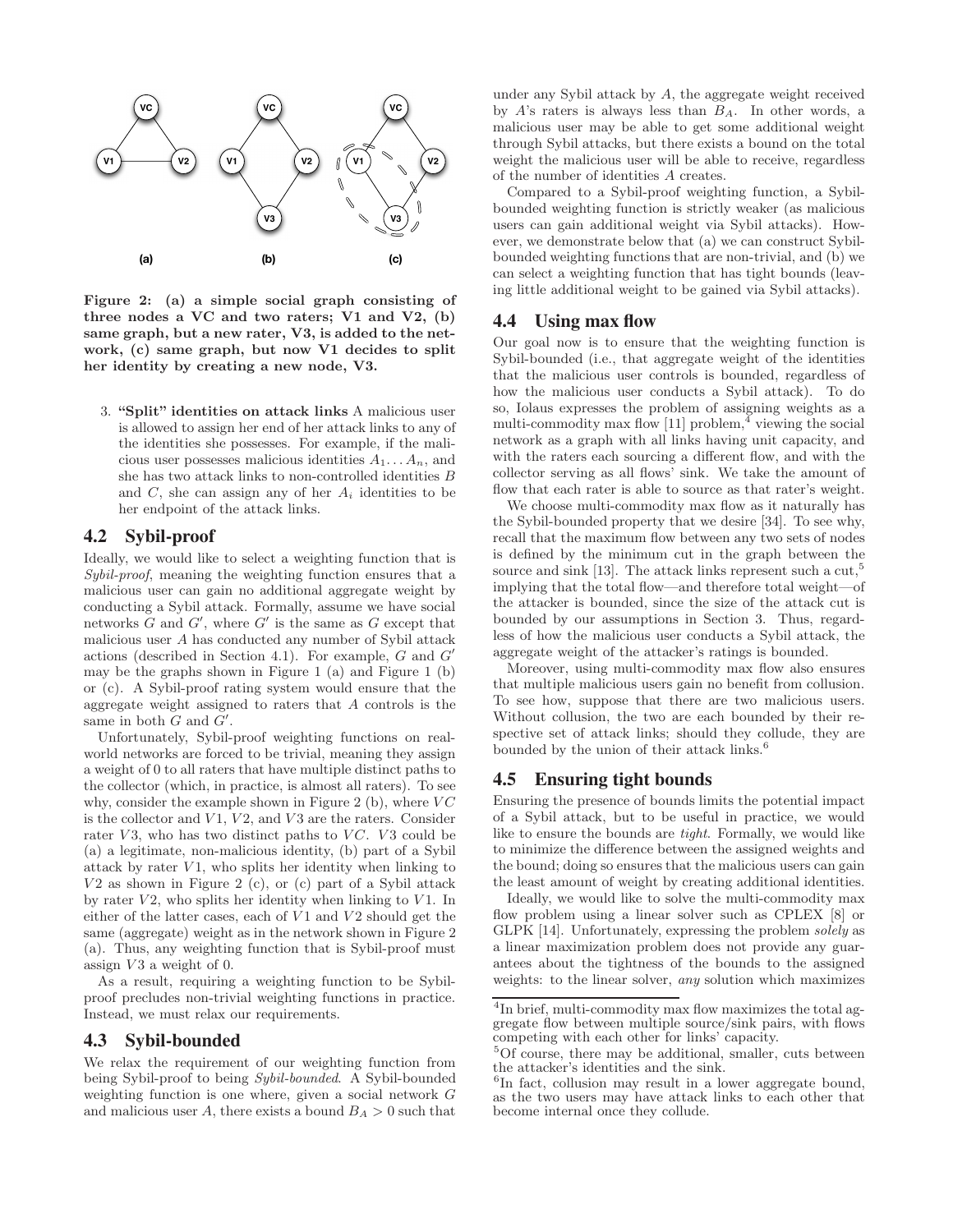

Figure 3: Example of determining weights in Iolaus. Shown are (a) the social network with collector  $VC$  and raters A, B, D and E (shaded), (b) paths selected for each rater, (c) resulting weights after normalizing  $D - B$ link, (d) weights after then normalizing  $B - VC$  link, and (e) final weights for each rater.

the total flow throughput is sufficient. As a result, such a solver may output solutions that have a very uneven distribution of the total weight across sources. For example, in the graph in Figure 2 (a), the solver may give  $V2$  weight 2 (along its two paths to  $VC$ ) while giving  $V1$  weight 0.

Instead, Iolaus uses an approximation of max flow which results in more even distribution of capacity between raters and provides tight bounds on Sybil attacks, described below.

## *4.5.1 Determining weights*

For each rater  $r \in R$ , Iolaus determines the max flow between  $r$  and the collector (ignoring all other raters), and derives a set of non-intersecting paths  $P_r$  for this flow. When multiple options for  $P_r$  exist, Iolaus selects arbitrarily between them. Next, Iolaus considers the graph where all raters attempt to send 1 unit of flow along each of their paths (i.e., for all r in R, each path in  $P_r$  is initially assigned weight 1). Since all links have unit capacity, there may be certain links that are over capacity (i.e., multiple raters have paths using that link). To resolve these situations, Iolaus normalizes the flow along these links by reducing the amount of flow proportionally. Formally, if a link is used by raters  $\{r_1, r_2, ... r_n\}$  with weights  $\{w_1, w_2, ... w_n\}$ , each  $w_i$  is normalized with

$$
w_i' = \frac{w_i}{\sum_{j=1}^n w_j}
$$

where  $w'_i$  represents the value of  $w_i$  after normalization.

Iolaus normalizes links from the least-overcapacity to the most-overcapacity. Doing so ensures that malicious users are first bottlenecked at their attack cut before affecting any non-malicious users. To see why, recall that all of the paths begin at a rater but end at the single collector. Thus, the highest bottlenecks occur around the collector; links away from the rater are less likely to be over capacity.

## *4.5.2 Example*

As an example of Iolaus's weighting in practice, consider the social network shown in Figure 3 (a), with collector  $VC$ and raters  $A, B, D, \text{ and } E$  (C exists in the social network but has not given a rating). Iolaus first determines a set of non-intersecting paths with maximum flow for each rater; these are shown in Figure 3 (b). At this point, there are two links that are over-capacity:  $B - VC$  has total weight 3 and  $D-B$  has total weight 2. Thus, Iolaus first normalizes  $D-B$ 

(reducing one of  $D$ 's paths and  $E$ 's single path to weight  $(\frac{1}{2})$ ; this is shown in Figure 3 (c). Then, Iolaus normalizes  $B - VC$  (reducing B's path to  $\frac{1}{2}$  and both of the previously reduced paths to  $\frac{1}{4}$ ); this is shown in Figure 3 (d). At this point, all links are at or below capacity; the total weight of each rater's path is the weight for that rater (Figure 3 (e)).

#### *4.5.3 Discussion*

We observe that this weighting function provides Iolaus's Sybil resilience by providing a Sybil-bounded weighting system. For example, if node  $A$  in Figure 3 (a) were to attempt a Sybil attack, she would not be able to increase her aggregate weight beyond 1, regardless of the number of identities, or links between these identities, that she creates. She is always bounded by her attack cut of 1.

# 5. MITIGATING "BUYING" OF RATINGS

So far, we have described how Iolaus defends against multiple identity attacks; we now detail how Iolaus defends against the "buying" of ratings. Preventing the "buying" of ratings is one of the most difficult challenges facing content rating systems today: Since there is no cost for placing a rating, it is extremely hard to determine if a particular rating was indeed legitimate or the result of some form of out-ofband compensation. This challenge becomes worse by the fact that most content only receives a few ratings, making it possible to greatly influence the overall ranking with just a few additional ratings. The fact that being placed highly on certain content rating sites (e.g., Yelp, TripAdvisor) can have positive financial consequences [19] only further encourages compensation for positive ratings. To the best of our knowledge, no previous work has directly addressed the issue of dishonest ratings by legitimate users.

## 5.1 Relative ratings

Since placing a rating costs nothing to the identity, there is little to dis-incentivize the identity from doing so. In Iolaus, we add a virtual cost to placing a rating through the use of relative ratings. At a high level, relative ratings consider how content relates to other content the identity has rated.

To transform an identity's raw rating to a relative rating, we first consider all of that identity's ratings on other content objects. The relative rating is then simply the ranked score (between 0 and 1) relative to all of the identity's other ratings. For example, consider an identity who has provided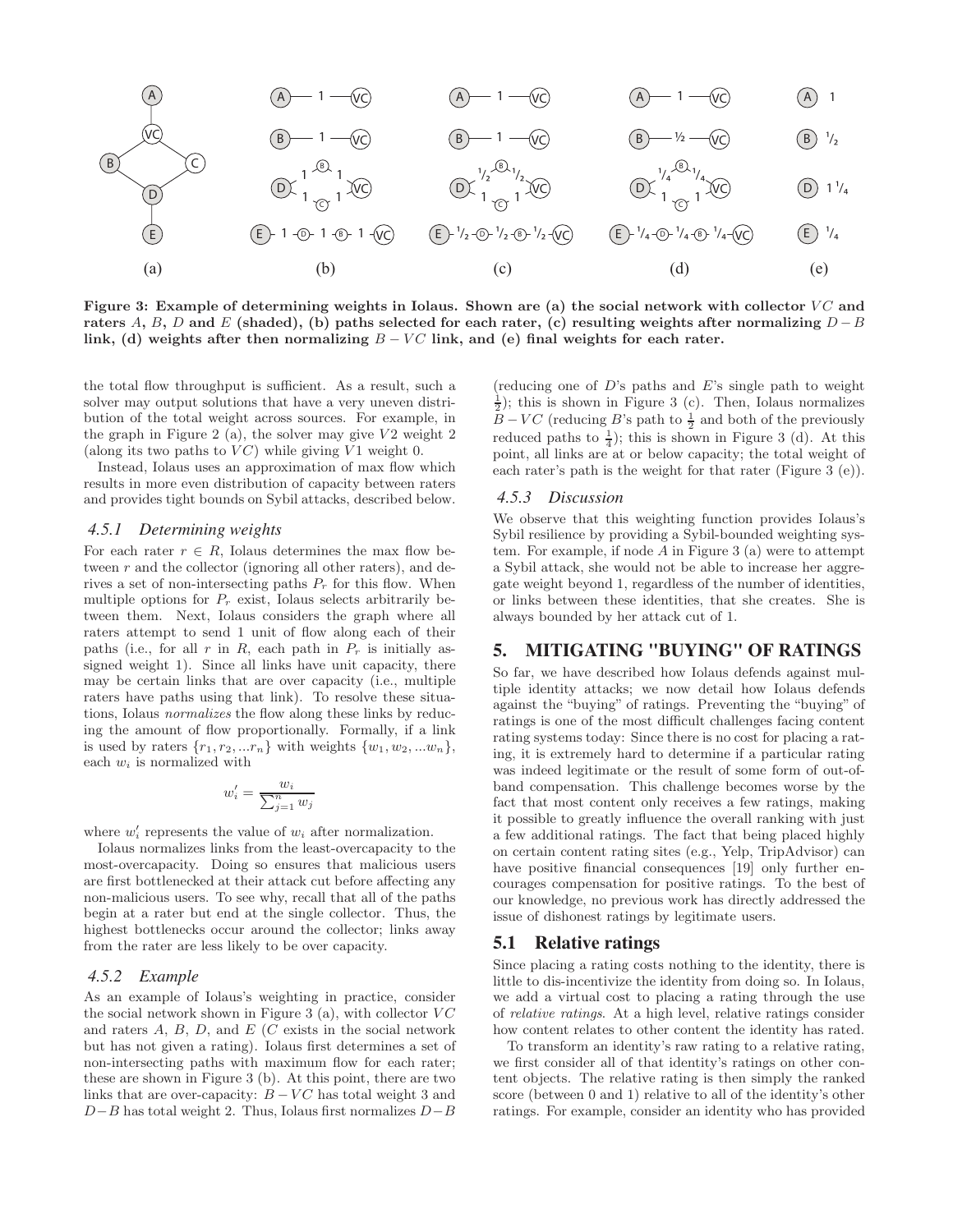ratings  $\star \star \star \star \star$  for content object  $c_1$  and  $\star \star$  for content objects  $c_2$  and  $c_3$ . We observe that the identity ranked  $c_1$ higher than two other content objects; it is therefore in the "top third" of content objects for this identity. The relative rating for  $c_1$  is therefore the midpoint of the top third of objects: 0.833 (the midpoint of [0.66,1]). Similarly, we observe that the identity ranked content objects  $c_2$  and  $c_3$  in the "bottom two-thirds" of content objects, but we do not know their order. Thus, the relative rating of  $c_2$  and  $c_3$  are both assigned to 0.333 (the midpoint of [0,0.66]).

Formally, suppose that the identity provided raw ratings  ${r_1, r_2, ... r_n}$  on content objects  ${c_1, c_2, ... c_n}$ . For simplicity, assume these are sorted by  $r_i$ . Each content object  $c_i$ , then, is assigned the relative rating

$$
\frac{i-0.5}{n}
$$

with the exception that any set of content objects that have the same raw rating are then assigned the average of all relative ratings with the same raw rating. Examples of converting raw to relative ratings for three different users are shown in Table 1. Note that all of user  $U_3$ 's raw ratings are the same, so all end up with the same relative rating.

# 5.2 Discounting "bought" ratings

We now turn to examine how using relative ratings reduces the impact of "buying" of ratings. Consider an identity who is about to give a positive rating on a content object. Without relative ratings, the identity's positive rating would be viewed just like any other identity's rating, and there is no cost to the identity for providing the positive rating. In fact, without relative ratings, the identity could provide positive ratings on a number of content objects (i.e., "selling" her ratings multiple times) without any impact.

With relative ratings, the impact of "buying" ratings from a large number of identities is dramatically decreased. Since most identities provide few ratings (e.g., the average number of ratings per identity is less than two in our Yelp dataset), buying a positive rating from a random identity is unlikely to result in a high relative rating (as the  $n$  for most identities is quite small, meaning the resulting relative rating will be much lower than a similar rating placed by a legitimate identity who has placed more ratings).

Moreover, with relative ratings, placing a new rating causes some of the identity's other ratings to change, since

|       | Rating    |       |                    |          |  |  |  |
|-------|-----------|-------|--------------------|----------|--|--|--|
| User  | #         | Raw   | <b>Transformed</b> | Relative |  |  |  |
| $U_1$ | $r_{1,1}$ | ★★    | 0.25               | 0.25     |  |  |  |
|       | $r_{1,2}$ | ****  | 0.75               | 0.75     |  |  |  |
| $U_2$ | $r_{2,1}$ |       | 0.1                | 0.1      |  |  |  |
|       | $r_{2,2}$ | ★★    | 0.3                | 0.3      |  |  |  |
|       | $r_{2,3}$ | ★★★   | 0.5                | 0.5      |  |  |  |
|       | $r_{2,4}$ | ***** | 0.7                | 0.8      |  |  |  |
|       | $r_{2,5}$ | ***** | 0.9                | 0.8      |  |  |  |
| $U_3$ | $r_{3,1}$ | ***** | 0.125              | 0.5      |  |  |  |
|       | $r_{3,2}$ | ***** | 0.375              | 0.5      |  |  |  |
|       | $r_{3,3}$ | ***** | 0.625              | 0.5      |  |  |  |
|       | $r_{3,4}$ | ***** | 0.875              | 0.5      |  |  |  |

Table 1: Example of converting raw ratings to relative ratings for three users. Raw ratings are first converted to transformed ratings; any transformed ratings with the same raw rating are then averaged.

inserting new rating into the ordered list of the identity's ratings affects the number of overall ratings  $(n)$ , as well as the order of some of the ratings  $(i)$ . Thus, providing a strongly positive rating of a new content object causes the relative view of other positive ratings to be lowered, ensuring that the identity can not simply repeatedly "sell" her ratings in exchange for compensation while providing the same benefit to all content items. Instead, to have the same effect as a single positive rating today, a user must simultaneously rate a large number of content objects negatively; this makes it much more difficult for malicious users to "buy" ratings from otherwise honest users.

# 6. DISCUSSION

In summary, the two parts of Iolaus work together to strengthen content rating sites. The use of max flow-based techniques ensures that users gain little benefit from creating multiple identities. The use of relative ratings reduces the effectiveness of "buying" positive ratings from random users, who generally do not have a significant rating history. We now discuss a few deployment issues with Iolaus.

Underlying network As discussed in the design section, Iolaus assumes existence of an underlying social network and will not be applicable to services that lack such network. Fortunately, most services today either directly have the social network or allow users to import their friends from other social networks such as Facebook and Twitter.

Disconnected users In Section 3, we noted that Iolaus assumes that the underlying social network is a connected graph. This assumption is not unique to Iolaus (all social network-based Sybil defense systems make a similar assumption [28,38,44,45]). In order to allow users who are not connected in the social network (e.g., guest users), Iolaus could be modified to create a "virtual" account for the user, with random links placed temporarily to allow rating calculation.

Rating interpretation Due to the use of relative ratings, the final ratings calculated by Iolaus will be a real-valued numbers between 0 and 1 (rather than, say, a number of stars). One potential concern is over how users will interpret such values. This range can trivially be mapped to any desirable range by a simple percentile conversion (e.g., the top 15% of content items receive  $\star \star \star \star \star$ ).

Additionally, the ratings in Iolaus are personalized, meaning different users may see different rankings for the same content object. While this will clearly require an explanation to the users, existing sites such as NetFlix [3] and Digg [36] already provide personalized content ratings (implying that users do accept personalized ratings).

Impact on non-malicious users Another potential concern about using Iolaus is that it may change the current ranking of businesses, potentially for the worse. We evaluate this effect in Section 7, demonstrating that Iolaus does not adversely impact the rankings for non-malicious users.

# 7. EVALUATION

We now turn to evaluate the performance of Iolaus. We implemented Iolaus in C++ and Python. The implementation is divided into two parts: one that locates paths in the social network, and one that uses those paths and the rating history to calculate the rating.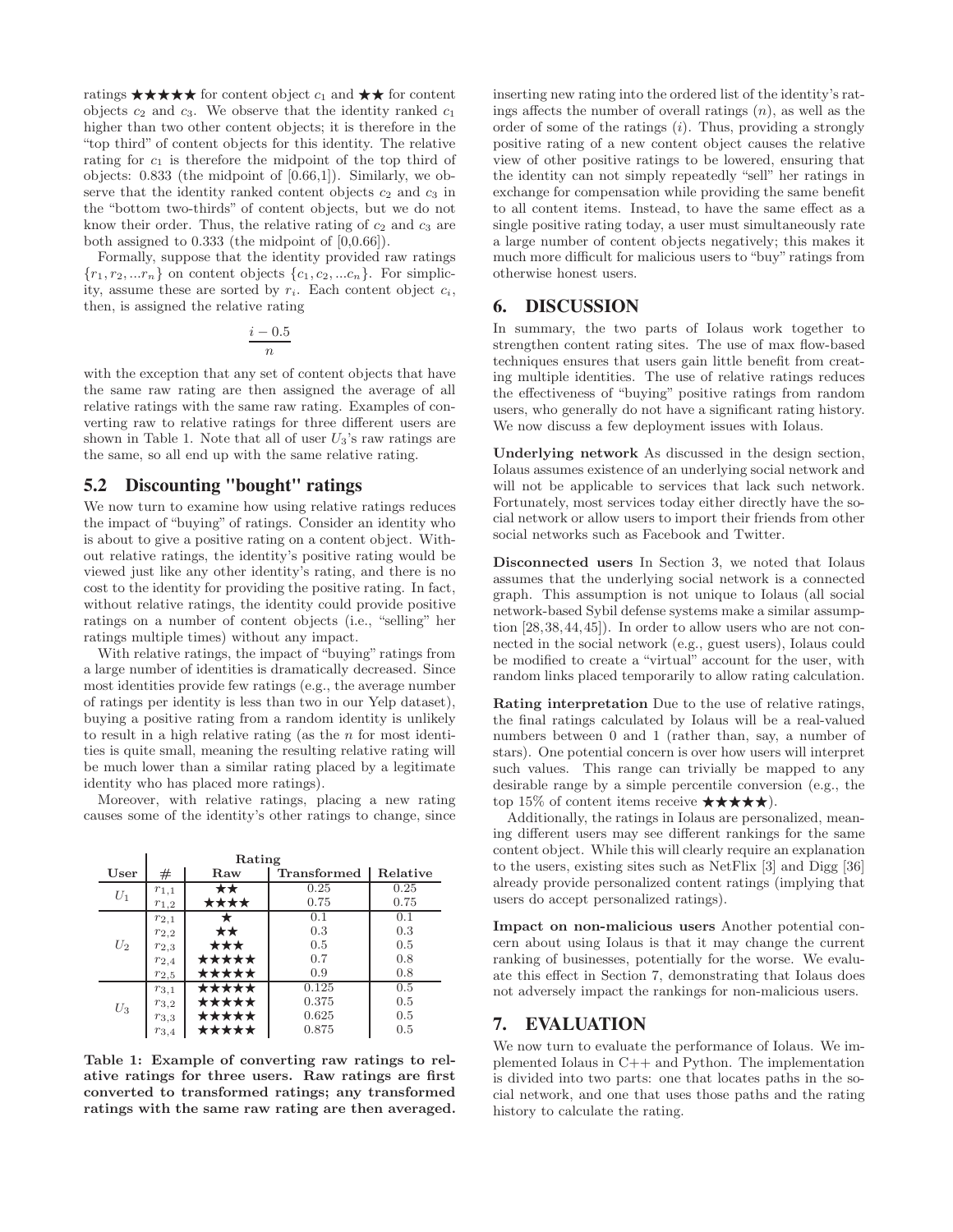Finding multiple, disjoint paths between nodes in a large social network is expensive, and naïve implementations can easily result in poor scalability. To avoid this poor scalability, Iolaus is implemented using Canal [40], a system that approximates credit payments in large credit networks. Canal uses landmark routing-based techniques to efficiently locate disjoint paths in large networks; we modified Canal to disable the credit transactions, and only use Canal to quickly find paths.<sup>7</sup>

The remainder of the Iolaus implementation consists of code that interacts with Canal, calculates weights, and transforms raw ratings into relative ratings. This part is implemented in 2,650 lines of Python.

# 7.1 Experimental setup

Social networks In the subsequent evaluation, we use both real-world social networks and synthetic social networks of varying sizes. Table 2 gives the statistics of the networks. The synthetic networks are generated using nearest neighbor method [31], with prescribed number of nodes, probability of adding new nodes, and number of random pairs connected. The resulting networks have been shown [31] to have characteristics close to real-world social networks.

The real-world social networks come from two large content rating sites: YouTube and Yelp. First, we use the social network of YouTube users [22], as originally used in the SumUp evaluation [38]. Unfortunately, the YouTube data set only contains the social network, and does not contain content ratings.

Second, we collect data from Yelp containing both social network information and content ratings from two cities: Boston and San Francisco. Specifically, we first determined the set of all businesses on Yelp located within the each city; this totaled 9,228 businesses in Boston and 30,339 in San Francisco. Then, we collected all ratings on these businesses; this totaled 278,719 ratings from 82,846 users in Boston and 1,655,385 ratings from 340,671 users in San Francisco.<sup>8</sup> Finally, we collected all of the social connections of these users; this resulted in a network of 383,557 users connected together with 888,335 links in Boston and 1,111,254 users and 3,920,553 links in San Francisco.

As Iolaus assumes that the social network is a connected graph, we only consider users located in the largest connected component (LCC) [22] of each Yelp graph. The LCC encompasses the vast majority of the data: In Boston, it covers 327,515 (85.3%) users connected by 883,179 (99.4%) links and providing 190,042 (68.1%) ratings. In San Francisco, it covers 1,303,086 (82.7%) users connected by 3,912,279 (99.8%) links and providing 1,303,086 (78.7%) ratings.

Simulating Sybil attacks Similar to prior studies [38], we simulate Sybil attacks by injecting malicious nodes and adding attack links (links from malicious nodes to nonmalicious nodes). We refer to non-malicious nodes who are linked to by malicious users as attacked nodes. Inspired by

| Network            | <b>Nodes</b>     | Links  | Average<br>degree |
|--------------------|------------------|--------|-------------------|
| YouTube            | 1.1 <sub>M</sub> | 5.8 M  | 5.2               |
| Yelp Boston        | 383 K            | 890 K  | 4.3               |
| Yelp San Francisco | 1.1 <sub>M</sub> | 3.9 M  | 4.6               |
| Synthetic 1        | 10K              | 29K    | 5.6               |
| Synthetic 2        | 100K             | 280 K  | 5.8               |
| Synthetic 3        | 600K             | 8.11 M | 26.8              |
| Synthetic 4        | 1 M              | 12.3 M | 24.6              |

Table 2: Statistics of the social networks used for evaluating Iolaus. The synthetic networks are measurement-calibrated synthetic social networks [31].

prior work [41] we examine three different attack strategies for selecting attacked nodes:

Random Attacked nodes are chosen randomly.

- k-closest Attacked nodes are chosen randomly among the k closest nodes (by hop distance) to the collector. This represents a targeted attack on a particular collector.
- k-highest Attacked nodes are chosen randomly from among the k highest degree nodes in the network. This represents the most effective attack for being "close" for many collectors.

Note that we control the "power" of the attacker by varying  $k$ ; a smaller  $k$  implies that the attacker can better target her attack (e.g., a small  $k$  in  $k$ -closest implies the attacker is able to obtain attack links very close to the collector).

Simulating "bought" ratings We also simulate the "buying" of ratings by malicious businesses in Yelp. To do so, we select random non-malicious users to provide "bought" ratings; each one of these users is simulated to provide one additional highly positive rating on the Yelp business that is trying to manipulate the ratings.

Comparing against SumUp and Yelp We compare the performance of Iolaus to SumUp [38] and a strawman version of Yelp's rating. For SumUp, we use the original code (obtained from the SumUp authors) and configured to the default values<sup>9</sup> prescribed in the original paper  $[38]$ .

In practice, Yelp has a review filtering mechanism designed to block attacks, but its design is deliberately obfuscated [48]. As a result, we are unable to compare Iolaus directly against Yelp's filtering mechanism (as we do not know how it would perform when we introduce Sybil and rating-buying attacks).

# 7.2 Microbenchmarks

We begin by examining the amount of CPU time and memory required to determine an aggregate rating in Iolaus. Iolaus is designed to be parallelized; it can be configured to use multiple cores, and distributed across multiple machines, to

<sup>7</sup>In Iolaus, we configure Canal to use 15 2-level universes, three threads for creating universes, and sixteen threads for finding paths.

<sup>&</sup>lt;sup>8</sup>Yelp divides reviews into unfiltered and filtered reviews; only unfiltered reviews are used by Yelp in determining a business' score. We collected both filtered and unfiltered reviews.

<sup>&</sup>lt;sup>9</sup>We run SumUp with  $\rho = 0.5$  and 20 non-greedy steps. However, since attackers can split identities on attack links  $(\S$  4.1), the link pruning optimization in SumUp will only make it harder for honest users to find paths (Sybils can split their attack links across multiple identities, thereby avoiding the effects of pruning). Hence, we turn off this feature to make the comparison to SumUp fair.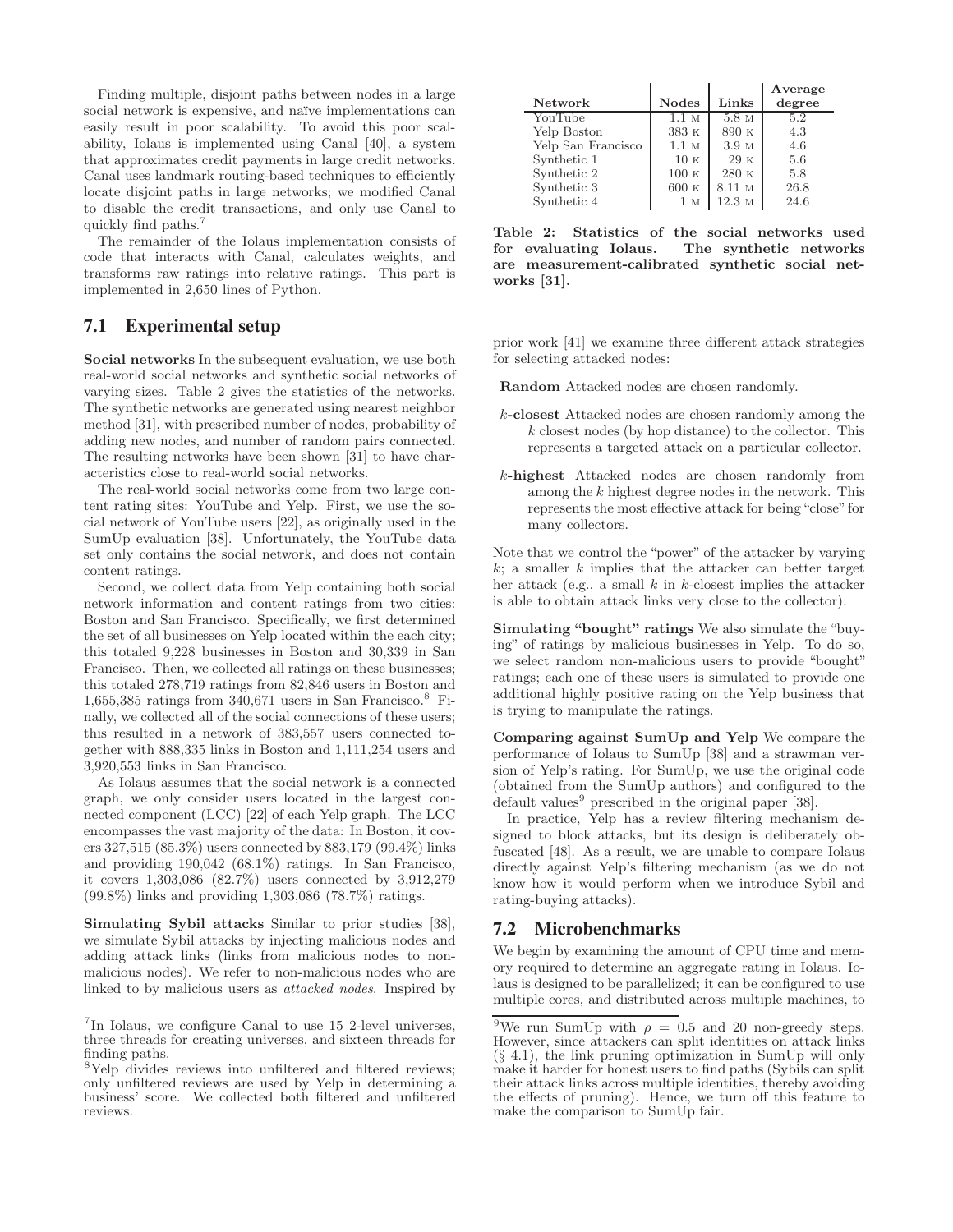

Figure 4: Sybil influence as the number of non-malicious raters is varied, for different attack strategies on the YouTube graph with 100 attack links. The graphs show (a) random attacked nodes, (b)  $k$ -closest attacked nodes, and (c) k-highest degree attacked nodes, with  $k = 200$ .

speed up computation time. We evaluate Iolaus deployed to a single machine with dual 8-core hyper-threaded Intel Xeon 2.1GHz CPUs and 128GB of memory.

Using the different networks, we select a single collector and a variable number of raters randomly from among all nodes. We then measure the time required to determine the aggregate rating, repeating the experiment 20 times and reporting the average. Figure 5 presents the results of this experiment. We observe that even when 100 users place a rating, the time required to determine the aggregate rating is under 5ms in all networks. In practice, most businesses would take substantially less: in our Yelp dataset, only 8% of businesses have more than 100 ratings. Moreover, the site operator could easily cache the calculated ratings, either with a fixed time-out or until a certain number of new ratings are provided.

In Iolaus, Canal stores the social network in memory. As a result, the memory requirements of Iolaus are determined by the memory requirements of Canal. On a similarly configured server to ours, Canal has been shown [40] to scale to networks containing hundreds of millions of links.

## 7.3 Comparison against SumUp

We now compare Iolaus directly against SumUp. As SumUp was only designed to mitigate the effect of Sybil attacks (and not rating-buying attacks), we only examine Sybil attacks here; in the following section, we examine both Sybil attacks and rating-buying attacks on our Yelp data set. We use the YouTube social network graph that was used in the original evaluation of SumUp [38].

While Iolaus is a weighing system which assigns a weight to every rater, SumUp either accepts or rejects a user's rating outright. Thus, directly comparing the two systems is not immediately straightforward. To make head-to-head comparison, we need a single performance measure which fits both systems. To do so, we consider SumUp also as a weighing system, which assigns weights 0 or 1 to raters that are rejected or accepted, respectively. We then define the metric Sybil influence as

$$
Sybil influence = \frac{Aggregate weight of Sybils}{Aggregate weight of all raters}
$$

representing the fraction of the total weight controlled by the Sybils. Thus, the smaller the Sybil influence value is, the better the system is at mitigating Sybil attacks.

# *7.3.1 Varying non-malicious raters*

We first examine the effect of number of non-malicious raters on Sybil influence when the number of attack links is fixed. As the number of non-malicious raters increases, with a fixed number of attack links, we expect that both SumUp and Iolaus have lower Sybil influence. In this experiment, we select a random collector and 100 attack links, and vary the number of non-malicious raters. We repeat the experiment 20 times and report the average Sybil influence.

Figure 4 presents the results of this experiment when using the random,  $k$ -highest degree, and  $k$ -closest attack link strategies, with  $k = 200$  (note that the k-closest scenario represents a very strong attacker, as there are over 82,000 total users). For all cases, Iolaus outperforms SumUp in reducing the impact of Sybils. The underlying reason is that in SumUp, for the random and k-highest degree attacked nodes, the Sybil raters are able to use each of the 100 attack links to get one rater accepted, allowing the Sybils to have significant influence.

In the case of the  $k$ -closest nodes strategy, Sybils are able to be part of SumUp's "envelope" around the collector, enabling them to cast multiple votes per attack link. With Iolaus, the Sybils' 100 attack links are forced to compete with all of the non-malicious raters' links. Sybils in Iolaus still manage to receive significant weight as they are very close to the collector, but have substantially lower influence than SumUp. With most content objects having few ratings, improved performance with few non-malicious raters is extremely important.



Figure 5: Average Iolaus running time for gathering up to 100 ratings in different networks.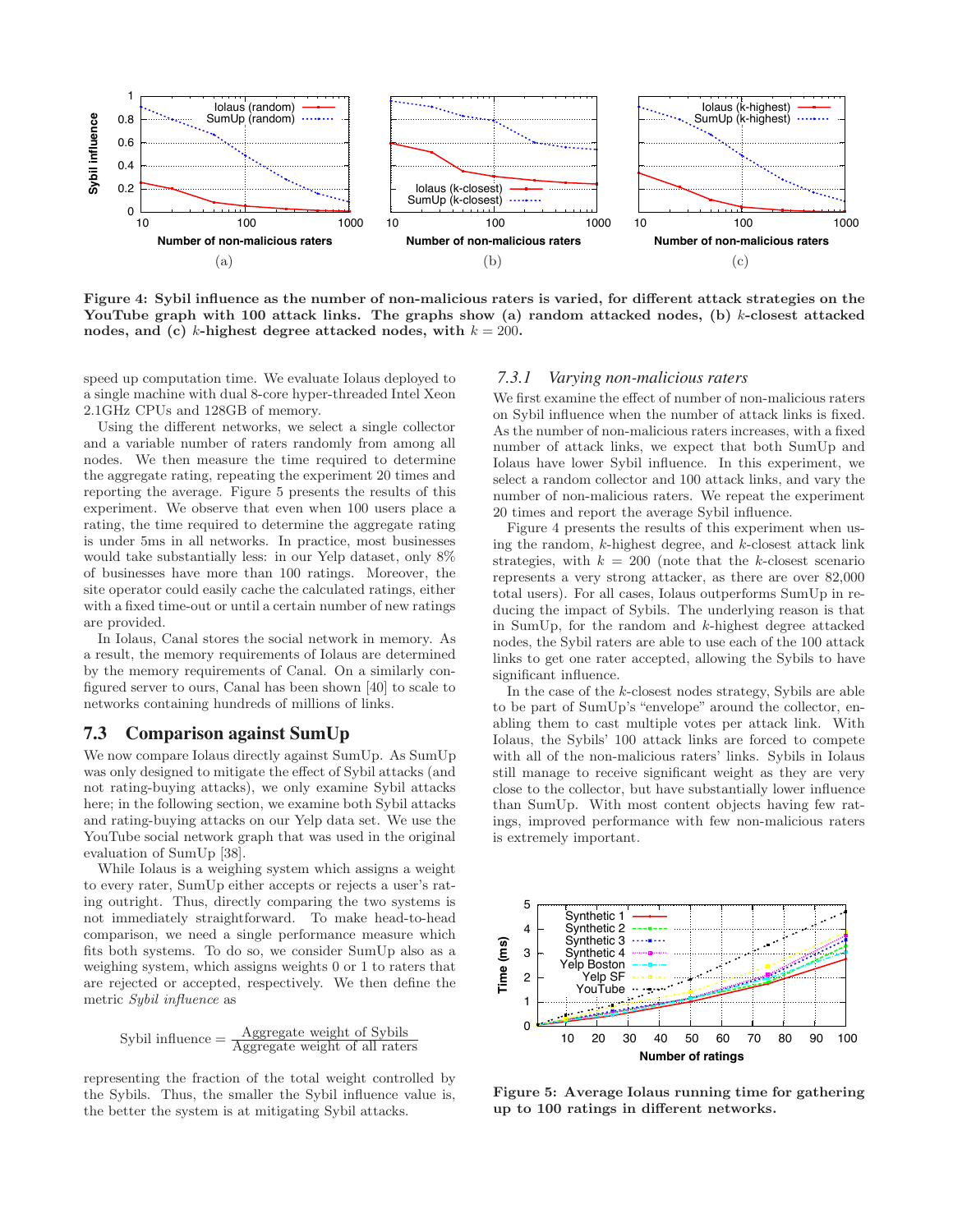

Figure 6: Sybil influence as the number of attack links is varied, for different attack strategies on the YouTube graph with 100 non-malicious raters. The graphs show (a) random attacked nodes, (b)  $k$ -closest attacked nodes, and (c) k-highest degree attacked nodes, with  $k = 200$ .

#### *7.3.2 Varying attack links*

We now examine the impact of the number of attack links on the resulting Sybil influence. We expect that as the number of attack links increases, the Sybil influence should increase linearly. In this experiment, we select a random collector, 100 random non-malicious raters, and vary the number of attack links. As before, we repeat the experiment 20 times and report the average.

Figure 6 presents the results of this experiment for all three attack strategies. We observe that Iolaus has lower Sybil influence than SumUp under all three cases. The reason for the superior performance is the same as before: in SumUp, the Sybil raters are able to use each of the attack links to get one rating accepted for random and k-highest attacks, and multiple ratings accepted for the k-closest attack. In Iolaus, the Sybil raters must compete with the aggregate links of the non-malicious raters.

#### 7.4 Iolaus on Yelp

We now evaluate Iolaus on real-world data (including both social network and content ratings), examining Iolaus's resilience to Sybil attacks and rating-buying attacks. In this section, we use the Yelp data sets from Boston and San Francisco, described in Section 7.1.

 1 0.8 lolaus rating **Iolaus rating** 0.6 0.4 0.2 0 1 1.5 2 2.5 3 3.5 4 4.5 5 **Yelp rating**

## *7.4.1 Ranking performance*

Figure 7: Scatterplot of Iolaus ratings versus Yelp's ratings for all Yelp Boston businesses. For the sake of accuracy, Yelp's ratings are not rounded to halfhops (as they typically are on Yelp's site). A strong agreement between the two ratings is observed.

We begin by examining the impact of using Iolaus on the overall ranking performance. In other words, how much does using Iolaus for aggregating ratings affect objects' rankings, even when Sybil and rating-buying attacks are not occurring? We use two approaches to address this question: First, we examine the global ranking of businesses; we compare these rankings to Yelp's current ranking. Second, we examine the per-collector ranking of businesses by comparing to ground-truth rankings provided by users.

In order to compare two rankings, we use the metric Area under the Receiver Operating Characteristic (ROC) curve or A" . In brief, this metric compares two ordered lists and represents the probability that the relative ranking of two items is in the same order in both lists [12]. Therefore, the A" metric takes on values between 0 and 1: A value of 0.5 represents no correlation between the lists, with higher values indicating a better match and 1 representing a perfect match between the two lists.

To examine the global ranking, we first rank all 9,228 Yelp Boston businesses using Iolaus for 10 randomly selected collectors. We then take the average of the Iolaus ranking across these 10 collectors to be the overall ranking of each business. Finally, we compare the order of ranked businesses in Iolaus to Yelp's order. We find that Iolaus's order compares to Yelp's order with an  $A'$  of 0.88. This indicates a strong agreement between the two orders, indicating that Iolaus does not significantly impact the ordering when Sybil and rating-buying attacks are not occurring. A scatterplot of the two rankings compared is presented in Figure 7.

Next, we compare the ranking error of Yelp, SumUp, and Iolaus. To do so, we first select a set of 500 users who have ranked at least 10 businesses. For each of these users, we calculate the Yelp, SumUp, and Iolaus rating of the businesses that user has rated, excluding the user's own rating. Each of these ratings are essentially predicted ratings; we then com-

| Citv          | Yelp-Filtered SumUp |       | Iolaus |
|---------------|---------------------|-------|--------|
| <b>Boston</b> | 0.724               | 0.724 | 0.702  |
| San Francisco | 0.712               | 0.713 | 0.703  |

Table 3: Accuracy  $(A')$  of different systems in predicting users' rankings of businesses. All systems perform similarly, showing that Iolaus does not significantly altering the rankings of businesses in Yelp.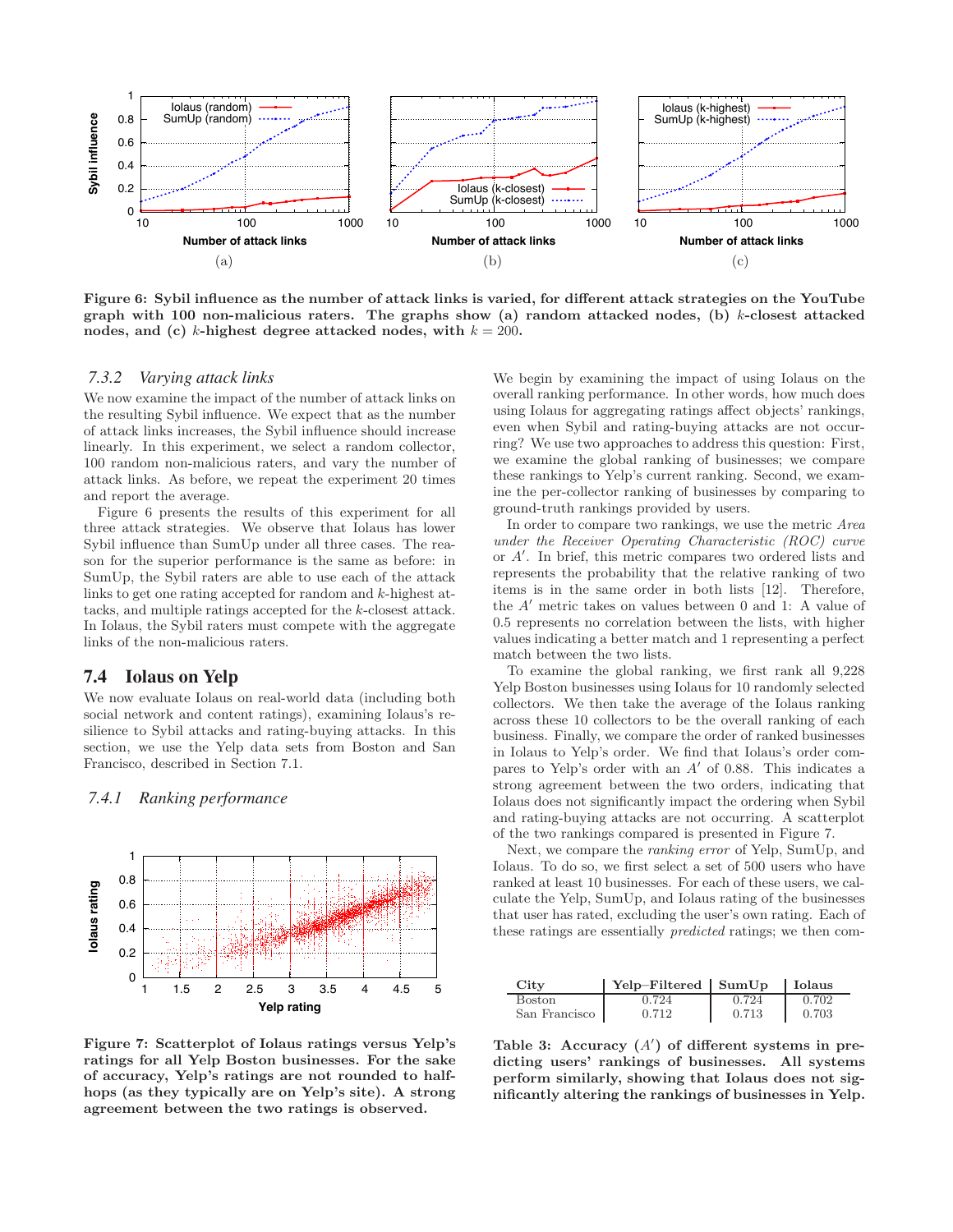

Figure 8: Average ranking movement of Iolaus and SumUp under different numbers of attack links.

pare the predicted ratings to the actual ratings provided by the user, and measure the differences using  $A'$ . Table 3 presents the results of this experiment for Yelp data in both Boston and San Francisco. We observe that all three systems are comparable, with Iolaus performing slightly worse. This indicates that Iolaus does not dramatically change the rankings of businesses.

## *7.4.2 Defending against Sybils*

We now investigate Iolaus's performance on the Yelp dataset under Sybil attacks. For these experiments, we simulate Sybils placing highly positive ratings on a target business, and use the k-highest degree attack strategy with  $k = 200$ . Even though Figures  $4$  and  $6$  suggest that  $k$ -closest attack is the strongest, this attack is targeted at a particular collector. To influence the ranking for many collectors, Sybils are best served by attacking high-degree nodes.

Unfortunately, we cannot directly compare the SumUp's score with Iolaus's score (recall that SumUp's score is in terms of stars, whereas Iolaus's score is transformed to the unit interval). Thus, we compare the relative score of different businesses. To make the results comparable across cities and repetitions of the same experiment, in this section, we only consider businesses with exactly 10 ratings.

To measure the impact of the Sybil attack, we first select a target business from the lowest-ranked 25% of businesses with 10 ratings. The target business is the business that is trying to conduct a Sybil attack or "buy" ratings to increase its ranking. We then select a list of businesses to compare the target business against. We select these business with a wide distribution of ranks—up to 20 businesses with an average rating in each  $\frac{1}{2} \star$  interval—resulting in a list of 111 businesses (not all intervals contain 20 businesses). Finally, we measure the impact rating manipulation by measuring the difference (in terms of the number of places) the target business moves up in the ranking of 111 businesses after manipulation. We refer to this metric as *ranking movement*; lower ranking movement is better (an ideal system, of course, would allow 0 ranking movement).

Figure 8 shows the average ranking movement for 10 target businesses conducting Sybil attacks, averaged across 10 randomly selected collectors. With SumUp, the target business is able to significantly change the ranking, making itself appear much more highly ranked. This manipulation is possible as SumUp allows the Sybils to place an additional rating with each additional attack link. However, Iolaus manages to much more tightly bound the Sybils' influence, allowing significantly less ranking manipulation.



Figure 9: Average ranking movement of Iolaus and SumUp under different numbers of "bought" ratings.

## *7.4.3 Defending against rating "buying"*

Next, we investigate the ability for Iolaus to defend against rating-buying attacks. In these experiments, we do not add any Sybils or attack links, but instead, select a varying number of random non-malicious users to provide "bought" ratings. We simulate the non-malicious users providing highly positive reviews on a business. To evaluate the impact of this attack, we use the same businesses as in 7.4.2, and measure the impact of the attack using ranking movement.

Figure 9 presents the results of this experiment. As before, the results are the average across the same 10 collectors as in 7.4.2. We observe that, without any resistance to rating-buying attacks in SumUp, malicious users are able to greatly influence the overall ranking the business receives. However, with Iolaus, the overall impact on the target business's ranking is much lower, as the relative ratings reduce the impact of the purchased ratings.

Comparing Figures 8 and 9, we observe that rating-buying is a much stronger attack than Sybil attack, and has greater impact on final ratings. This result is expected, as bought ratings come from legitimate users who are likely wellintegrated into the social network. However, we can see that Iolaus performs much better against such attacks in comparison to SumUp, which was not designed to protect against rating "buying."

# 8. CONCLUSION

We have presented Iolaus, a system that is designed to be deployed by the operator of an online content rating site and can defend against multiple-identity (Sybil) attacks and the "buying" of ratings. Iolaus is built using two techniques. First, Iolaus uses the weighing of different ratings to ensure that the total influence that any (human) user can have is bounded, regardless of the number of identities that the user creates. Second, Iolaus converts raw ratings into relative ratings, dramatically reducing the impact of the buying of ratings in practice. An evaluation demonstrated that Iolaus has low overhead and can be applied to the online content rating systems of today.

## Acknowledgements

We thank the anonymous reviewers for their helpful comments. We also thank Giorgos Zervas for his assistance with collecting the Yelp data. This research was supported by a Google Faculty Research Award, NSF grant IIS-0964465, and an Amazon Web Services in Education Grant.